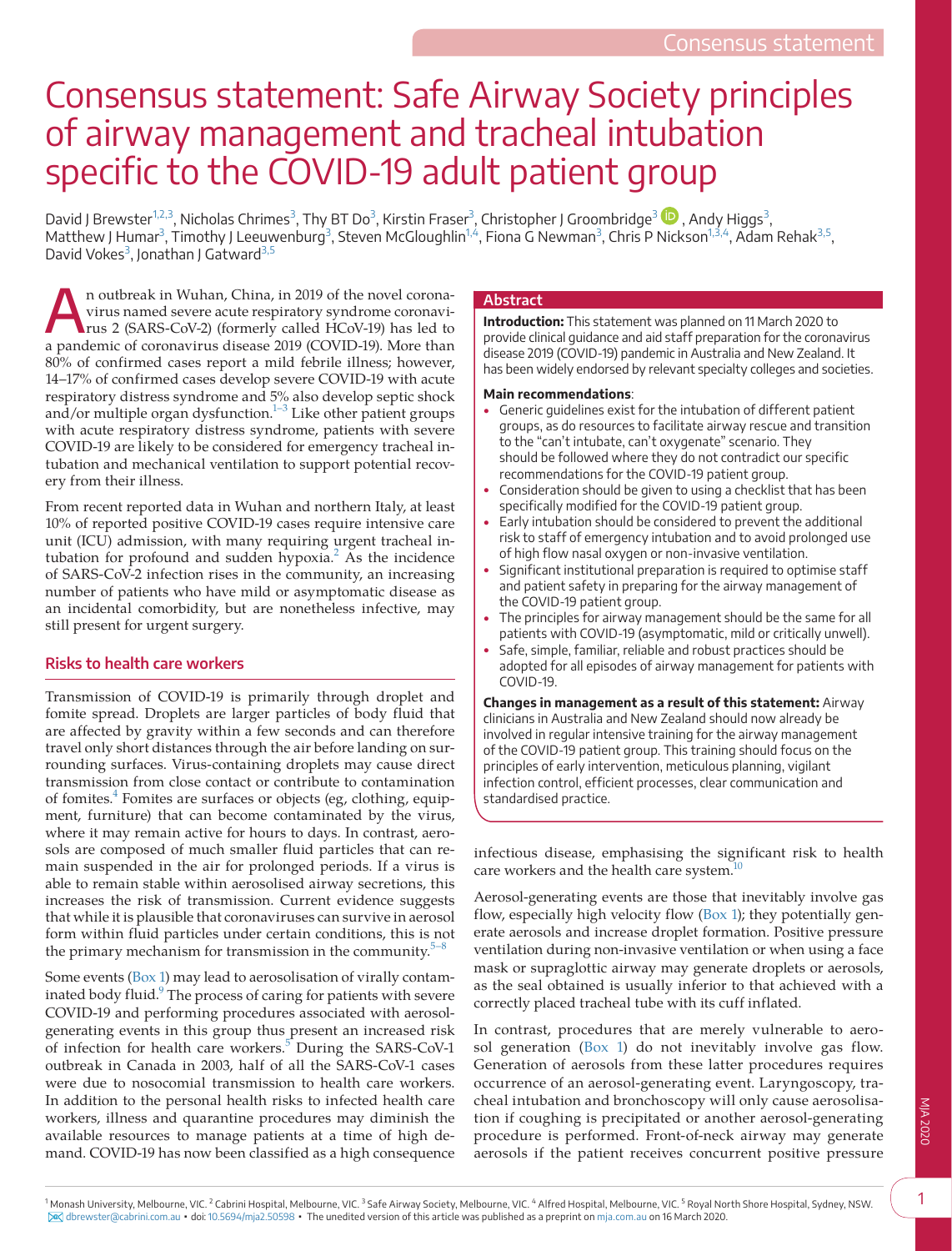| 1 Sources of potential aerosol generation during airway<br>management                                                     |                                                                                                                                                                                                                                                                                                                                         |
|---------------------------------------------------------------------------------------------------------------------------|-----------------------------------------------------------------------------------------------------------------------------------------------------------------------------------------------------------------------------------------------------------------------------------------------------------------------------------------|
|                                                                                                                           | <b>Sources</b>                                                                                                                                                                                                                                                                                                                          |
| Aerosol-generating<br>events                                                                                              | • Coughing/sneezing/expectorating<br>Non-invasive ventilation or positive pressure<br>٠<br>ventilation with inadequate seal*<br>High flow nasal oxygen<br>• Jet ventilation<br>Delivery of nebulised or atomised<br>medications via simple face mask<br>• Cardiopulmonary resuscitation (before<br>intubation)<br>• Tracheal extubation |
| Procedures vulnerable<br>to aerosol generation<br>(increased risk of<br>association with<br>aerosol-generating<br>events) | • Tracheal suction (without a closed system)<br>Laryngoscopy<br>• Tracheal intubation<br>Bronchoscopy/gastroscopy<br>٠<br>Front-of-neck airway procedures (including<br>۰<br>tracheostomy, cricothyroidotomy)                                                                                                                           |

# <span id="page-1-0"></span> **1 Sources of potential aerosol generation during airway**

NIV = non-invasive ventilation. \* The reliability of the seal is greatest with tracheal tube > supraglottic airway > face mask. ◆

ventilation from above. Many of these precipitating events can therefore be prevented by adequate neuromuscular blockade and avoiding concurrent aerosol-generating procedures, such that, if performed properly and without complications, they may not generate aerosols.

The process of airway management is a period of increased risk for aerosol-based transmission for the following reasons:

- the patient may become agitated or combative due to hypoxia;
- the patient's mask must be removed;

- clinicians are near the patient's airway;
- laryngoscopy and intubation are vulnerable to aerosol generation; and
- aerosol-generating events are more likely.

It is crucial to minimise the risk of aerosol-generating events during airway management. [Box 2](#page-1-1) outlines the risk factors for aerosol generation during airway management and associated protective strategies that can be adopted to mitigate them.

Coronaviruses are smaller than the minimum sized particles that most so-called viral filters and masks are able to remove. However, the particles of respiratory secretions with which coronaviruses are associated when in aerosol form are larger and able to be filtered by these devices. Therefore, in this statement, reference to viral filters or masks refers to their ability to filter aerosolised respiratory secretions that potentially contain the virus, rather than the ability to filter the virus itself.

# **Non-invasive ventilation and high flow nasal oxygen therapy**

It is beyond the scope of this article to discuss the efficacy of non-invasive ventilation and high flow nasal oxygen therapy for the treatment of respiratory failure in patients with COVID-19. We recommend seeking guidance from the current version of the *Australian and New Zealand Intensive Care Society (ANZICS) COVID-19 guidelines*. [11](#page-8-6)

However, in order to make the recommendations below, we have considered the risks and benefits of these therapies as an

<span id="page-1-1"></span>

| <b>Risk factor</b>                                       | Protective strategy                                                                                                                                                                                                                                                                                                                                                                                                                                                                                                                                                                                                                             |
|----------------------------------------------------------|-------------------------------------------------------------------------------------------------------------------------------------------------------------------------------------------------------------------------------------------------------------------------------------------------------------------------------------------------------------------------------------------------------------------------------------------------------------------------------------------------------------------------------------------------------------------------------------------------------------------------------------------------|
| Coughing                                                 | • Close contact aerosol protective PPE before<br>entering intubation room and getting near<br>patient's airway<br>• Minimise interval between removal of patient's<br>protective mask and application of face mask<br>with viral filter<br>• Good seal with face mask with viral filter<br>• Ensure profound paralysis before instrumenting<br>airway (adequate dose and time for effect)<br>Managing tracheal extubation                                                                                                                                                                                                                       |
| Inadequate face<br>mask seal during<br>pre-oxygenation   | • Well fitting mask with viral filter<br>Vice (V-E) grip<br>Manual ventilation device with collapsible bag*<br>ETO <sub>2</sub> monitoring to minimise duration for which<br>face mask is applied by identifying earliest<br>occurrence of adequate pre-oxygenation                                                                                                                                                                                                                                                                                                                                                                             |
| Positive pressure<br>ventilation with<br>inadequate seal | Avoid positive pressure ventilation<br>• Good seal:<br>$\triangleright$ face mask - as above;<br>$\triangleright$ supraglottic airway - second generation,<br>appropriate size, adequate depth of insertion,<br>$\text{cuff}$ inflation: <sup>†</sup><br>ETT-confirm cuff below cords, cuff<br>manometry, meticulous securing of ETT;<br>$\triangleright$ manual ventilation device with collapsible bag<br>to gauge ventilation pressures;*<br>• airway manometry to minimise ventilation<br>$presures$ ;<br>$\triangleright$ minimise required ventilation pressures -<br>neuromuscular blockade, 45° head elevation,<br>oropharyngeal airway |
| High gas flows                                           | Avoid high flow nasal oxygen                                                                                                                                                                                                                                                                                                                                                                                                                                                                                                                                                                                                                    |

EET = endotracheal tube; ETO<sub>2</sub> = end-tidal oxygen; PPE = personal protective equipment. \* Only beneficial for clinicians with prior familiarity with these devices. † Where applicable. ◆

adjunct to tracheal intubation. During the 2003 SARS outbreak, there were reports of significant transmission secondary to non-invasive ventilation.<sup>12</sup> Manikin studies suggest that dispersal of liquid from high flow nasal oxygen at 60 L/min is minimal and significantly less than that caused by coughing and sneezing, providing that nasal cannulae are well fitted.<sup>13,1</sup> Nevertheless, the risk to health care workers of aerosolisation remains unclear and will depend on many variables, including flow rates, ventilator pressures, patient coughing and cooperation, and the quality and fit of staff personal protective equipment (PPE).

Until further data become available, it should be assumed that non-invasive ventilation and high flow nasal oxygen are aerosolgenerating procedures. Patients receiving these therapies should be cared for in airborne isolation rooms and staff should wear close contact aerosol protective PPE (including N95/P2 masks) while in the patient's room.

# **Methods**

This statement was planned on 11 March 2020, when an urgent need for guidance in Australia and New Zealand for both clinical practice and staff preparation for the COVID-19 pandemic was identified.

The Safe Airway Society board assembled 14 experts from Australia and New Zealand to prepare the statement. They first reviewed the current literature on COVID-19 relevant to airway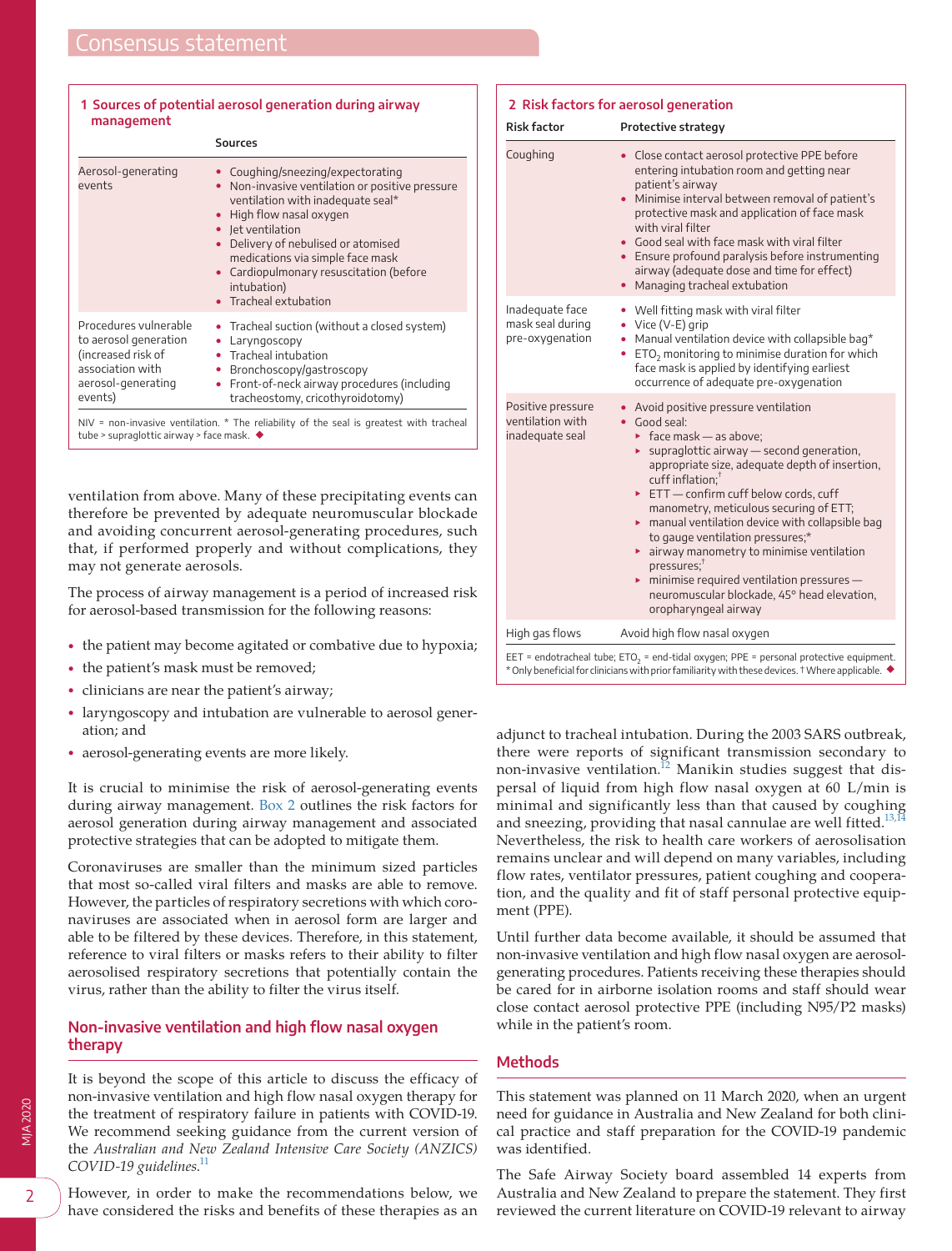practice, as well as relevant publications from the 2003 SARS epidemic. All recommendations were debated extensively. Some of the endorsing societies — ANZICS and the Australian Society of Anaesthetists — were consulted during the development of the document to allow external opinion. The recommendations in this document were primarily guided by expert opinion. It must be acknowledged that only weak evidence was available from the current COVID-19 pandemic at the time of the statement. Most articles reviewed were either observational data or opinion.

In recent weeks, a small number of articles, guidelines and flow diagrams have appeared to aid the airway management of patients with COVID-19, based mainly on recent experiences in China, Hong Kong and Italy[.15,16](#page-9-0) We aim to rapidly distribute clear local recommendations to clinicians in emergency medicine, intensive care, anaesthesia and pre-hospital care in Australia and New Zealand to guide airway management of the adult COVID-19 patient group (patients with known or suspected COVID-19).

Specifically, we aim to:

- recommend routine airway management practices that should also be adopted in patients with COVID-19;
- recommend principles specific to the airway management practices for patients with COVID-19;
- recommend standard airway rescue practices that should also be adopted for patients with COVID-19;
- recommend a consistent but flexible approach to planned airway management practices in the COVID-19 patient group regardless of their location (pre-hospital, emergency department [ED], ICU, or operating theatre);
- recommend safe practices for unplanned episodes of airway management (eg, cardiac or respiratory arrest, other resuscitation scenarios) that may arise in any area; and
- seek endorsement and distribution of these guidelines by all relevant Australian and New Zealand societies and specialty colleges with an interest in airway management. A common approach will allow early education and simulation training for all staff. Early education is paramount to improving compliance with the techniques, particularly the use of PPE. A consistent approach will also improve safe and effective clinical practice during episodes of airway management involving collaboration between clinicians from multiple clinical disciplines, as well as for clinicians working between different sites.

Implementation of the guidance provided in this statement and its adjunctive materials may need to be adapted to local policies and resources.

It should be acknowledged that staff involved in the airway management of patients during the COVID-19 pandemic may have to deal with challenges such as variations to normal workflow, unfamiliar working environments, unfamiliar interprofessional teams, potential resource depletion, critically ill patients with limited physiological reserves, and clinician stress and fatigue.

# **General comments**

Generic guidelines already exist for the intubation of critically ill patients and other patient groups.<sup>17</sup> The appropriate guidelines should be followed where they do not contradict

specific recommendations for the COVID-19 patient group (outlined below).

In addition, there are generic resources already available to facilitate airway rescue and transition to the "can't intubate, can't oxygenate" (CICO) scenario. $18,19$  Many of these algorithms are similar in content<sup>20</sup> and should be followed where they do not contradict the specific recommendations for patients with COVID-19.

Furthermore, generic checklists available for the intubation of the critically ill patient should still be used as a minimum, but consideration should be given to using a checklist that has been specifically modified for patients with COVID-19.

Early intubation should be considered to prevent the additional risk to staff of emergency intubation during severe hypoxia or cardiac or respiratory arrest, and to avoid prolonged use of high flow nasal oxygen or non-invasive ventilation.

Significant institutional preparation is required to optimise staff and patient safety in preparing for the airway management of patients with COVID-19. In addition to clinical and support staff in the ICU, operating theatre and ED, extensive liaison will be required with multiple other stakeholders including, but not limited to, administration, infection control, engineering, sterilisation and equipment disposal services, and procurement and education units.

The principles for airway management outlined below should be the same for both the COVID-19 patient group with mild or asymptomatic disease requiring urgent surgery and for critically ill patients with acute respiratory distress syndrome.

# **Guiding principles**

The recommendations have been developed according to the following general principles, with the goal of maintaining staff safety while providing timely, efficient and effective airway management [\(Box 3](#page-2-0)).

Standardised practice should be developed in accordance with the following criteria:

- safety choose options that will not expose patients or staff to unnecessary risk;
- $simplify$   $-$  straightforward solutions that can be executed efficiently;
- familiarity where possible, rely on existing techniques that are familiar to the relevant clinicians;
- reliability choose options that are known to be successful in the hands of the relevant clinicians; and
- robustness choose options that will continue to fulfil the above criteria in the face of foreseeable variations in patient characteristics, environment, and personnel and resources availability.

#### <span id="page-2-0"></span> **3 Guiding principles for airway management of patients with coronavirus disease 2019 (COVID-19)**

- Intensive training
- Early intervention
- Meticulous planning
- Vigilant infection control
- Efficient airway management processes
- Clear communication
- Standardised practice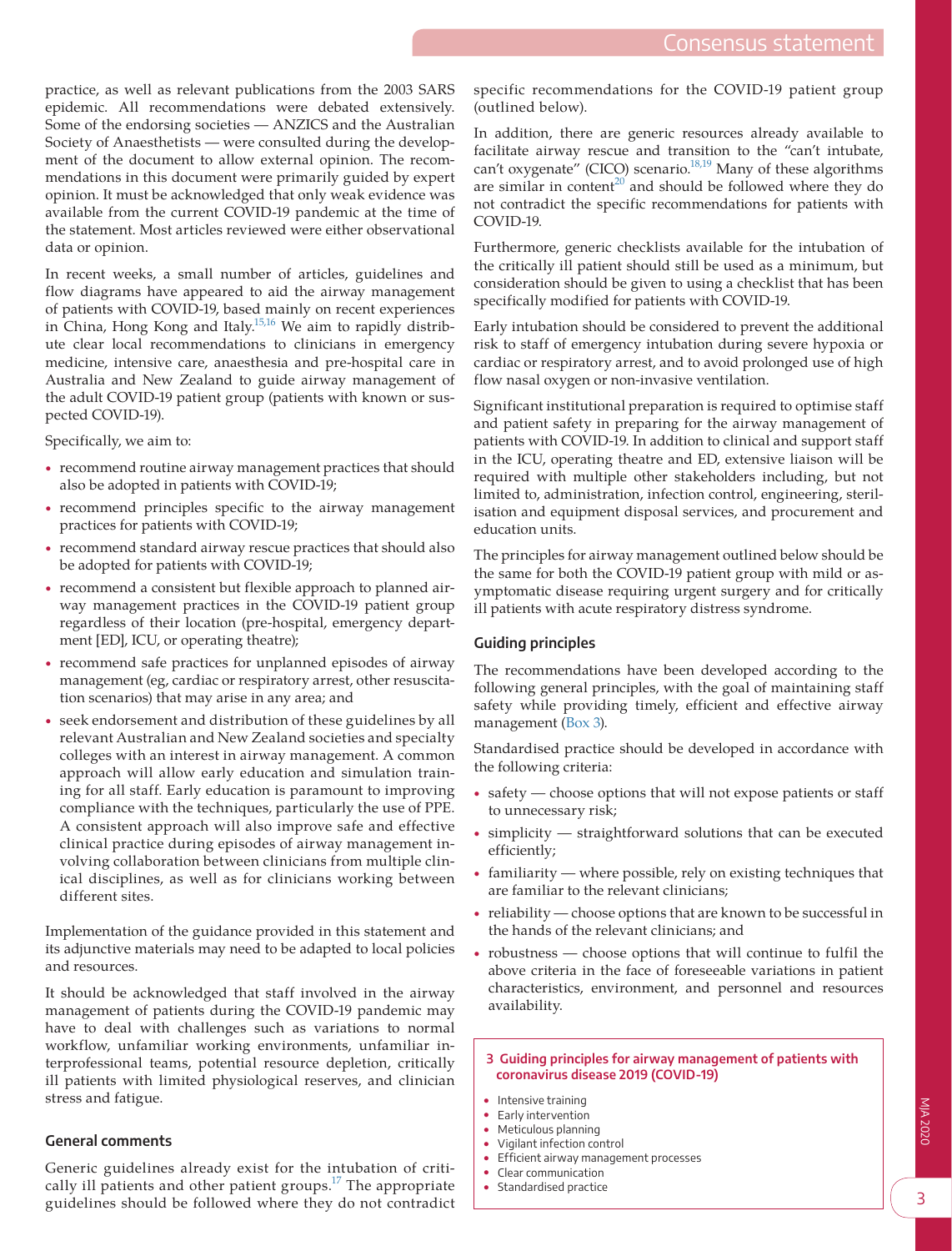# **Recommendations for airway management in patients with COVID-19**

#### **Environment for airway management**

Negative pressure ventilation rooms with an anteroom are ideal to minimise exposure to aerosol and droplet particles. Where this is not feasible, normal pressure rooms with closed doors are recommended. Furthermore, positive pressure ventilation areas, which are common in operating theatres, should ideally be avoided (see below).

Some hospitals have created dedicated spaces for the planned airway management of patients with COVID-19 (eg, airborne infection isolation rooms). The resource and ergonomic advantages of this approach need to be balanced against the implications of transporting potentially infective patients around the hospital and of room cleaning between patients.

The decision to move a clinically stable patient between two clinical areas before airway management should primarily be based on whether the destination environment will provide a more controlled situation, better equipment and/or more experienced staff to make the process of airway management safer.

# **Equipment, monitoring and medications General principles**

When an equivalent disposable item of equipment is available, this is always preferred over reusable equipment. If disposable items are not considered equivalent, the time, resource and infection risk implications of employing reusable equipment should be considered on a case-by-case basis.

Allocation of dedicated items of reusable equipment for use in the COVID-19 patient group is preferred where feasible.

# **Oxygen delivery and ventilation equipment during pre-oxygenation**

Pre-oxygenation should be performed using a well fitting occlusive face mask attached to a manual ventilation device with an oxygen source.

A viral filter must be inserted between the face mask and the manual ventilation device to prevent circuit contamination and minimise aerosolisation in expired gas from non-rebreathing circuits. The viral filter should be applied directly to the face mask, as an increased number of connections between the face mask and the filter increase the opportunity for disconnection on the patient side.

An anaesthetic machine with a circle system, a hand-held circuit (eg, a Mapleson circuit) or a self-inflating bag valve mask attached to an occlusive face mask can be used as the manual ventilation device. While bag collapse when using Mapleson and circle systems provides a sensitive indication of face mask leaks (alerting to potential aerosolisation), this should only be a consideration for clinicians already familiar with these devices. For anaesthetists, manometry and end-tidal oxygen  $\rm (ETO_{2})$  monitoring are further advantages of using an anaesthetic machine for this purpose.

The rebreathing or non-rebreathing nature of the ventilation device should not be a consideration for any clinician group in choosing between these alternatives because once the viral filter is applied, no virus should enter the ventilation device. Hence,

the most important factor in choosing between these devices is prior familiarity.

Non-rebreather masks (with a reservoir bag) provide suboptimal pre-oxygenation and promote aerosolisation and are not recommended for this purpose. Furthermore, nasal oxygen therapy (via standard or high flow nasal cannulae) should not be used during pre-oxygenation or for apnoeic oxygenation due to the risk to the intubation team.

#### **Oxygen delivery and ventilation equipment after intubation**

Oxygenation and mechanical ventilation can be delivered using operating theatre anaesthetic machines or mechanical ventilators (in ICU or ED). While both machines have advantages and disadvantages, the choice will likely depend more on their availability and the location of patient care rather than on their individual characteristics.

#### **Airway equipment**

To keep the main airway trolley outside the patient room, we recommend a pre-prepared COVID-19 intubation tray ([Box 4](#page-3-0)) or a dedicated COVID-19 airway trolley.

# **Supraglottic airways**

If a supraglottic airway is indicated, the use of a second generation device is recommended, as its higher seal pressure during positive pressure ventilation decreases the risk of aerosolisation of virus-containing fluid particles.

#### **Videolaryngoscopy**

It is recognised that videolaryngoscopes are a limited resource in many settings. Where they can be accessed, they should be immediately available in the room during tracheal intubation. A videolaryngoscope should be dedicated for use in patients with COVID-19, where this is feasible, and disposable videolaryngoscope blades are preferred. Both Macintosh and hyperangulated blades should ideally be available — hyperangulated blades should only be used by airway operators who are proficient in their use.

#### **Suction**

Once the patient is intubated, closed suction systems should be used to minimise aerosolisation.

#### <span id="page-3-0"></span> **4 Suggested contents for the coronavirus disease 2019 (COVID-19) intubation tray**

- Macintosh videolaryngoscope (with blade sized to patient)
- Hyperangulated videolaryngoscope (if available, with blade sized to patient)
- Macintosh direct laryngoscope (with blade sized to patient)
- Bougie/stylet\*
- 10 mL svringe
- Tube tie
- Sachet lubricant
- Endotracheal tubes (appropriate size range for patient)
- Second generation supraglottic airway (sized to patient)
- Oropharyngeal airway and nasopharyngeal airway (sized to patient) • Scalpel and bougie CICO rescue kit
- Large-bore nasogastric tube (appropriate size for patient)
- Continuous waveform ETCO<sub>2</sub> cuvette or tubing
- Viral filter
- In-line suction catheter

CICO = "can't intubate, can't oxygenate"; ETCO<sub>2</sub> = end-tidal carbon dioxide. \* At least one pre-curved introducer (bougie/stylet) must be available for use with a hyperangulated videolaryngoscope blade. ◆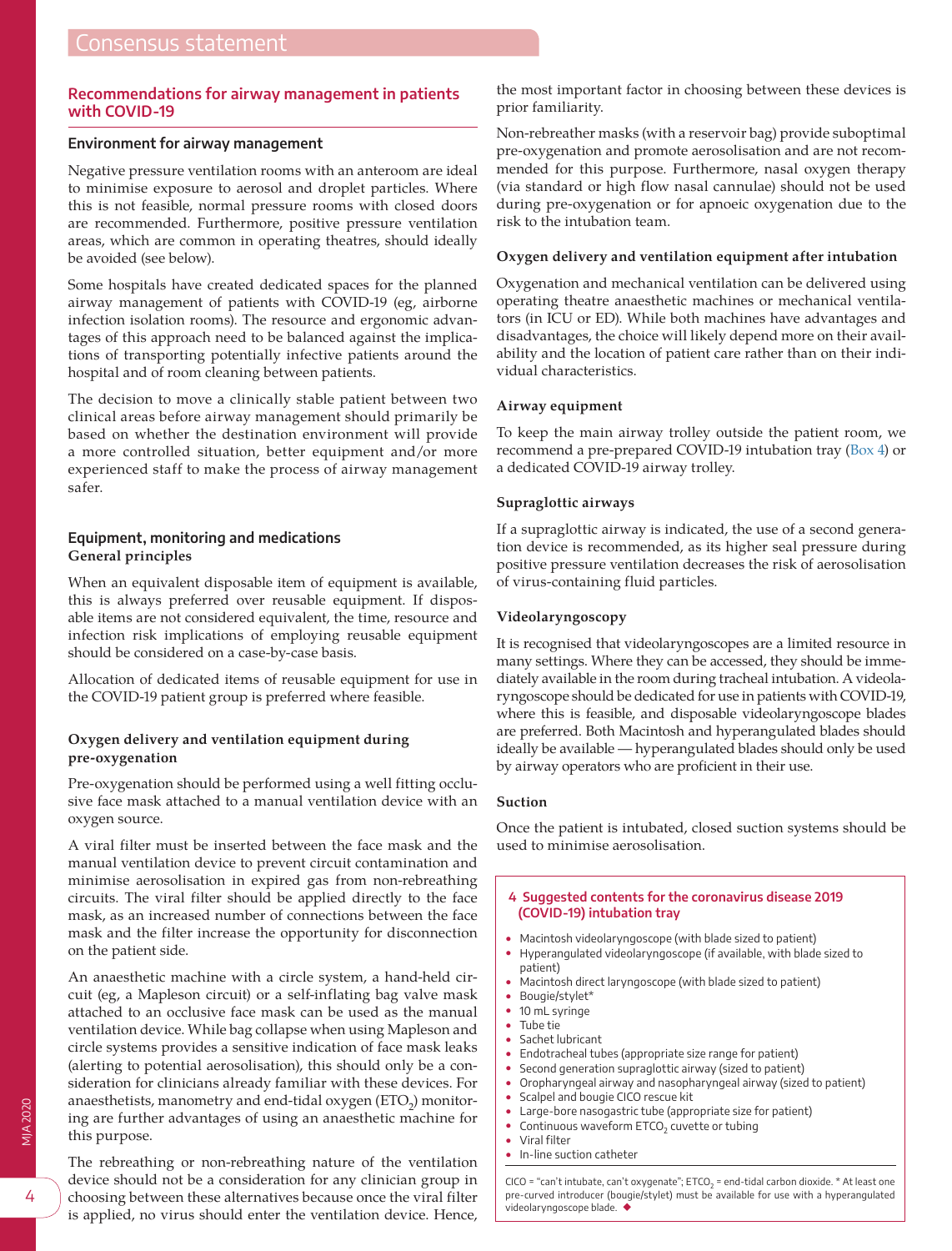# **Additional information**

A cuff manometer should be available to measure tracheal tube cuff pressure in order to minimise leaks and the risk of aerosolisation.

Furthermore, the equipment ready outside the room should include a cardiac arrest trolley, an airway trolley and a bronchoscope.

# **Intubation team**

When assembling a team for intubation, numbers should be limited — only those directly involved in the process of airway management should be in the room — and the most experienced staff should be included.

Consideration should be given to excluding staff who are vulnerable to infection from the airway team, such as staff who are older (aged > 60 years), immunosuppressed, pregnant, or who have serious comorbidities.

Clearly defined roles should be allocated [\(Box 5\)](#page-4-0) including:

• **an airway operator:** the most experienced or skilled airway clinician should perform upper airway interventions. This

may require calling for the assistance of another clinician (eg, a senior anaesthetist) within the hospital. If an anaesthetist is called, they should perform tracheal intubation, and all airway management decisions should be deferred to them;

- **an airway assistant:** this should be an experienced clinician who will pass airway equipment to the airway operator and help with bougie use and bag valve mask ventilation;
- **a team leader:** a second senior airway clinician should be included to coordinate the team, manage drugs, observe monitoring and provide airway help if emergency front-of-neck airway (eFONA) is required;
- **an in-room runner:** this team member is optional, depending on need — the number of team members in the room should always be minimised;
- **a door runner:** this team member, who should be placed in the anteroom or just outside the patient's room, should pass in any further equipment that may be needed in an emergency. This team member may also act as the "PPE spotter" (see below); and
- an outside room runner: this team member will pass equipment into the anteroom (dirty side) [\(Box 5](#page-4-0)) or directly to the door runner if there is no anteroom.

Intubation teams may be employed by certain hospitals, but this would be at the discretion of individual institutions and dependent on the number of cases and staff resources. The use of intubation teams may improve familiarity, compliance and efficiency of processes around airway management in patients with COVID-19, including proper application and removal of PPE among the staff. Evidence for the benefit of this strategy is not yet available.

# **Planning**

Meticulous airway assessment should be performed early by a senior airway clinician and should be

clearly documented. In addition, an individualised airway management strategy should be formed, based on patient assessment and the skill mix of the team. This strategy should include plans for intubation and airway rescue via face mask, supraglottic airway and eFONA, with defined triggers for moving between each plan.

The ventilation plan should be discussed before intubation and may involve protective lung ventilation, use of high positive end expiratory pressure (PEEP), prone ventilation, and other strategies for refractory hypoxaemia, including consideration of extracorporeal membrane oxygenation.

# **Communication**

When managing patients with COVID-19, clear communication is vital due to the risk of staff contamination, but it may be impeded by the use of a PPE. Therefore, it is important to do a prior briefing to share a mental model with the whole team before intubation. This briefing should include, but is not limited to, verbalising role allocation, checking equipment, discussing any anticipated challenges and determining the airway

<span id="page-4-0"></span>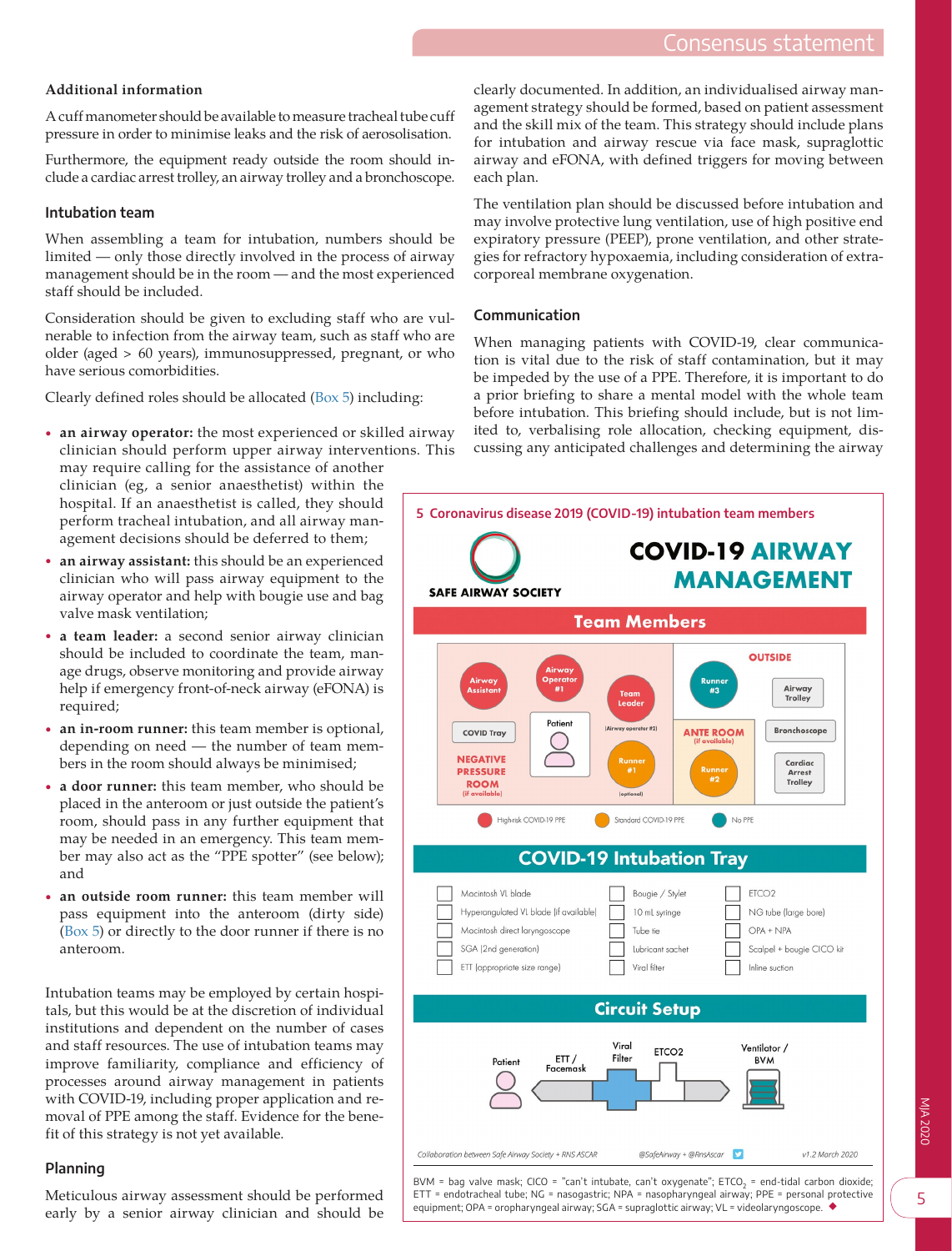management strategy, post-intubation plans, and PPE donning and doffing processes.

Team members should use clear, simple, concise language and they should raise their voice to be heard through the PPE. Moreover, it may be hard for the outside room runner to hear requests from inside the room; thus, if there is no audio communication system in place, a whiteboard and marker pen should be provided for each patient room.

Standardised language should be consistently employed; that is, it should be precisely defined, mutually understood and used to communicate key moments of situation awareness (critical language). $^{21}$  In addition, closed-loop communication and speaking up should be encouraged.

#### **Cognitive aids**

The incidence of errors during airway management is known to increase under stress, even when experienced clinicians are involved. Task fixation, loss of situation awareness and impaired judgement may arise. $^{22}$  The use of resources to support the implementation of the airway strategy is particularly important in the COVID-19 patient group, where the challenges involved may consume significant cognitive bandwidth, even before airway management becomes difficult.

Using a "kit dump mat" may facilitate the preparation of equipment. Ideally, this mat should be specifically modified for patients with COVID-19. In addition, it is recommended to routinely use an intubation checklist, preferably specifically modified for patients with COVID-19 [\(Supporting Information](#page-9-6)). Furthermore, it is recommended to be familiar with and use a simple cognitive aid for airway rescue designed to be referred to in real-time during an evolving airway crisis.

#### **Personal protective equipment**

For the management of patients with COVID-19, a "buddy system" should be implemented. Therefore, all staff should ideally have donning and doffing of PPE individually guided by a specially trained and designated staff member acting as a "spotter" before entering the patient's room. This may help protect task-focused staff from PPE breaches and may help mitigate the stress experienced by the intubation team.

The type of PPE used by the airway operator, the airway assistant and the team leader, who may need to perform eFONA, should be guided by local health regulatory authorities. $^{23}$  At a minimum, it should include an impervious gown, a theatre hat, an N95 mask, a face shield and eye protection, and double gloves should also be considered. Clinicians requiring corrective eyewear should be cognisant of institutional policies for removing and cleaning it without self-contamination. Outer gloves (if used) should be removed carefully after airway management is completed. This level of PPE should also be worn for endotracheal tube repositioning or replacement, bronchoscopy, and percutaneous dilatational tracheostomy.

The PPE for the in-room runner and the door runner should include a gown, gloves, an N95 face mask and eye protection. No PPE should be worn by the outside room runner.

Infection control and staff safety should remain a top priority. Furthermore, hand hygiene processes and hospital and/or World Health Organization guidelines for both donning and doffing of PPE need to be vigilantly followed. $^{24}$  $^{24}$  $^{24}$ 

It is important to recognise that doffing is a high risk step for virus transmission to health care workers. Any exposed areas of skin (eg, neck) should be cleaned with hospital-grade antiviral wipes after doffing.

#### **Process for airway management**

Familiar, reliable techniques should be used to maximise first pass success, secure the airway rapidly and minimise risks to staff.

#### **Pre-oxygenation**

Limited experience with patients with COVID-19 has shown that rapid and profound desaturation may occur on induction of anaesthesia. Pre-oxygenation is therefore of particular importance.

In the period before the team enters the room to perform intubation, the patient's oxygen delivery should be maximised by placing the patient in a 45° head up position and they should remain in this position for pre-oxygenation.

Before the team enters the room, a critically ill patient with COVID-19 may be receiving high flow oxygen via nasal cannulae, a simple oxygen mask, or a non-rebreather mask with a reservoir bag. Due to the risks of aerosolisation, these devices should not be used for pre-oxygenation when the team is in position.

Furthermore, if the patient is receiving high flow oxygen, it should be turned off before removal of the face mask or nasal cannulae to minimise aerosolisation.

Pre-oxygenation should then be commenced immediately, using the best available face mask device, with a viral filter firmly applied directly to the mask and end-tidal carbon dioxide  $(ETCO<sub>2</sub>)$ in the system. Added connections on the patient side of the viral filter increase the opportunity for disconnection.

PEEP should be applied via a PEEP valve attached to a Mapleson C circuit, via a self-inflating bag valve mask, via an adjustable pressure-limiting valve on an anaesthetic machine, or via noninvasive ventilation.

A vice (V-E) grip is recommended to maximise the face mask seal and minimise gas leak after induction [\(Box 6\)](#page-6-0). Moreover, it is suggested that patients with COVID-19 should be encouraged to remove all facial hair on admission, where feasible, so as to optimise face mask seal if airway management is required.

Continuous waveform capnography should be used if available. A triangular rather than a square  $ETCO<sub>2</sub>$  trace or a low numerical ETCO<sub>2</sub> value during pre-oxygenation may indicate a leak around the face mask and should prompt interventions to improve the seal.

To fully pre-oxygenate the patient, a minimum of 5 minutes of pre-oxygenation is recommended if ETO<sub>2</sub> is not available.

After neuromuscular blockade, patients with severe disease are likely to require manual ventilation to prevent profound oxygen desaturation. To minimise the risk of aerosolisation of airway secretions, this should be performed as a two-person technique, with the airway assistant gently squeezing the bag and adjusting the level of PEEP as required.

If non-invasive ventilation is used for pre-oxygenation, any perceived advantage over the technique outlined above should be balanced against increased complexity and risk of aerosolisation. A viral filter should be inserted between the face mask and the circuit, and the ventilator should be placed on standby before removing the mask.

The use of high flow nasal oxygen for apnoeic oxygenation during intubation is not recommended because of the risk to staff.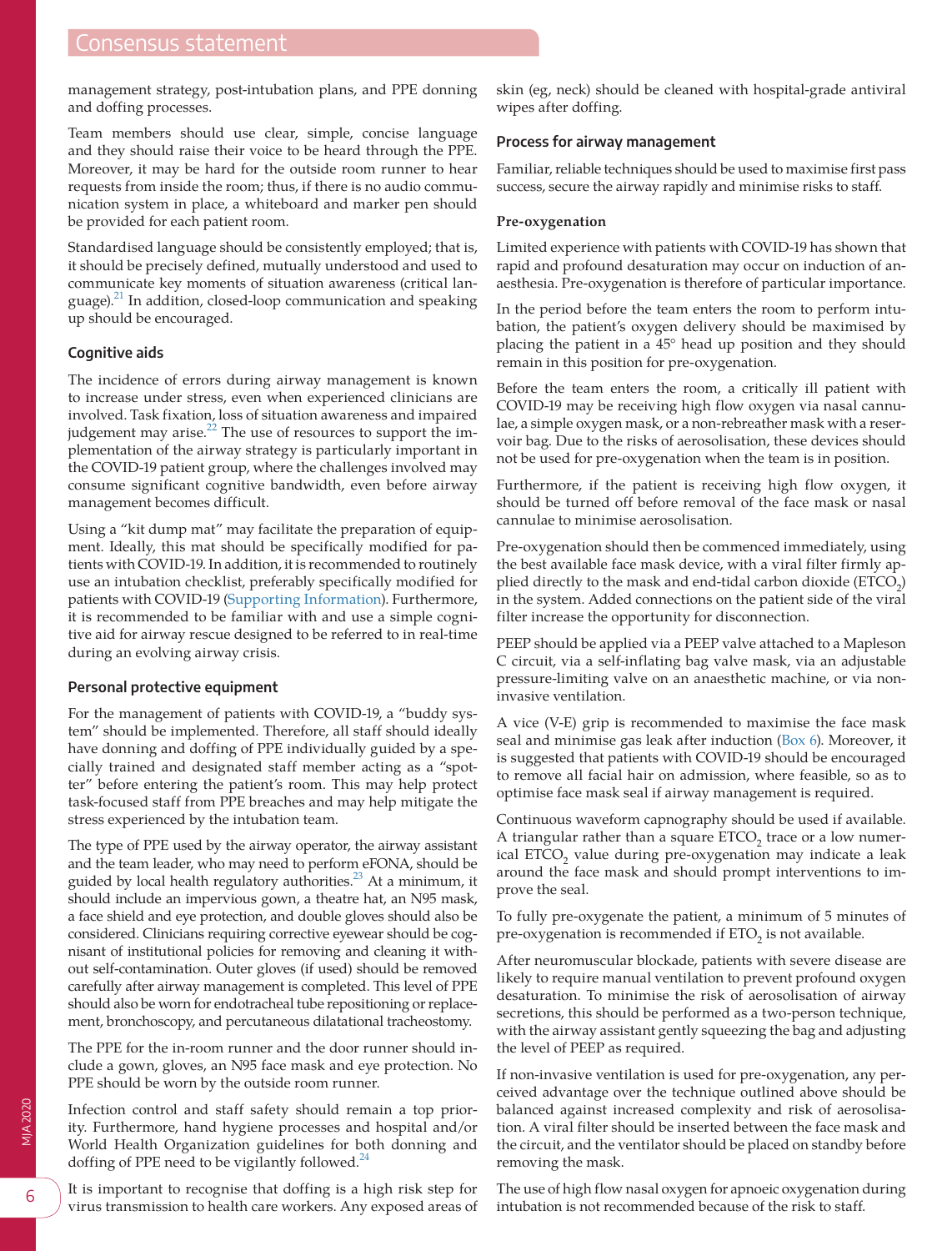<span id="page-6-0"></span>

# **Induction**

Rapid sequence intubation should be used as the default technique, unless concerns with airway difficulty make this inappropriate.

Initial neuromuscular blockade can be achieved with rocuronium (> 1.5 mg/kg ideal body weight) or suxamethonium (1.5 mg/kg total body weight). Generous dosing promotes rapid onset of deep neuromuscular blockade and minimises the risk of the patient coughing during airway instrumentation.

Palpating for the cricoid cartilage may inadvertently encourage clinicians to lean in closer to the patient's airway and, given its highly stimulating nature, it may precipitate coughing. In view of the limited evidence for its effectiveness, the risk–benefit of application of cricoid pressure should be carefully considered.

The time between administration of a neuromuscular blocking agent and laryngoscopy should be closely monitored to minimise the apnoea time, while ensuring adequate time is given for the neuromuscular blocking agent to take effect to avoid precipitating coughing. The extended duration of action of rocuronium potentially provides an advantage over suxamethonium in patients with COVID-19 by preventing coughing should attempts at airway management be prolonged.

It is discouraged to disconnect the viral filter from the ventilation device once the face mask has been removed from the patient to perform laryngoscopy. This has been proposed as a mechanism to avoid aerosolisation of virus-containing secretions on the patient side of the filter. However, teams under stress may fail to reconnect the viral filter after intubation, potentially allowing virally contaminated expired gas to be expelled into the room with ventilation.

# **Intubation**

For clinicians proficient with its use, the routine use of a videolaryngoscope is recommended for the first attempt at intubation. In addition to a videolaryngoscope potentially contributing to first-pass success, visualising the larynx using the indirect (video screen) view, with the operator standing upright and elbow straight, maximises the distance between the airway operator's face and the patient. This should reduce the risk of viral transmission.

The choice between a Macintosh geometry and a hyperangulated videolaryngoscope blade should be made according to the skill set and clinical judgement of the airway operator. Care should be taken to place the tube to the correct depth the first time to minimise the need for subsequent cuff deflations. Once the tube is placed, the cuff should be inflated before positive pressure ventilation is attempted. The viral filter should be applied directly to the end of the tracheal tube, as increasing the number of connections between the filter and the tracheal tube increases opportunities for disconnection. The cuff pressure should be monitored with a cuff manometer to ensure an adequate seal.

#### **Airway rescue**

If airway management is challenging, standard airway rescue interventions should be applied where they do not conflict with the specific recommendations for managing patients with COVID-19. The use of a bronchoscope for asleep video-assisted fibre-optic intubation or for exchange of a supraglottic airway for a tracheal tube is not an aerosol-generating event when performed in a profoundly paralysed apnoeic patient without use of positive pressure ventilation or insufflation or suction via the bronchoscope port. Such techniques should only be implemented by clinicians familiar with their use, in accordance with their usual practice for airway rescue.

If rescue face mask ventilation is required, a vice (V-E) grip is recommended (the airway assistant is therefore required to squeeze the bag), and ventilation pressure should be minimised through ramping and/or early use of an oropharyngeal airway with low gas flows.

In a CICO situation, it is recommended to use a scalpel-bougie eFONA technique to minimise the risk of high pressure oxygen insufflation via a small-bore cannula. Contrary to usual practice, further attempts to deliver oxygen from above should not occur during the performance of eFONA to avoid aerosolisation of virus-containing fluids when the trachea is punctured.

#### **After intubation**

A nasogastric tube should be placed at the time of intubation to avoid further close contact with the airway. Unless single use, the laryngoscope blade should be bagged and sealed for sterilisation immediately after intubation, according to national standards. $^{25}$  $^{25}$  $^{25}$ 

The PPE should be removed as per local and WHO guidelines, using a PPE spotter and noting that there is more risk of contamination during doffing than donning. The PPE should be disposed of as per local policy.

Chest x-ray should usually be performed to confirm tube position, but it should be delayed until after central line insertion to minimise staff entries into the room.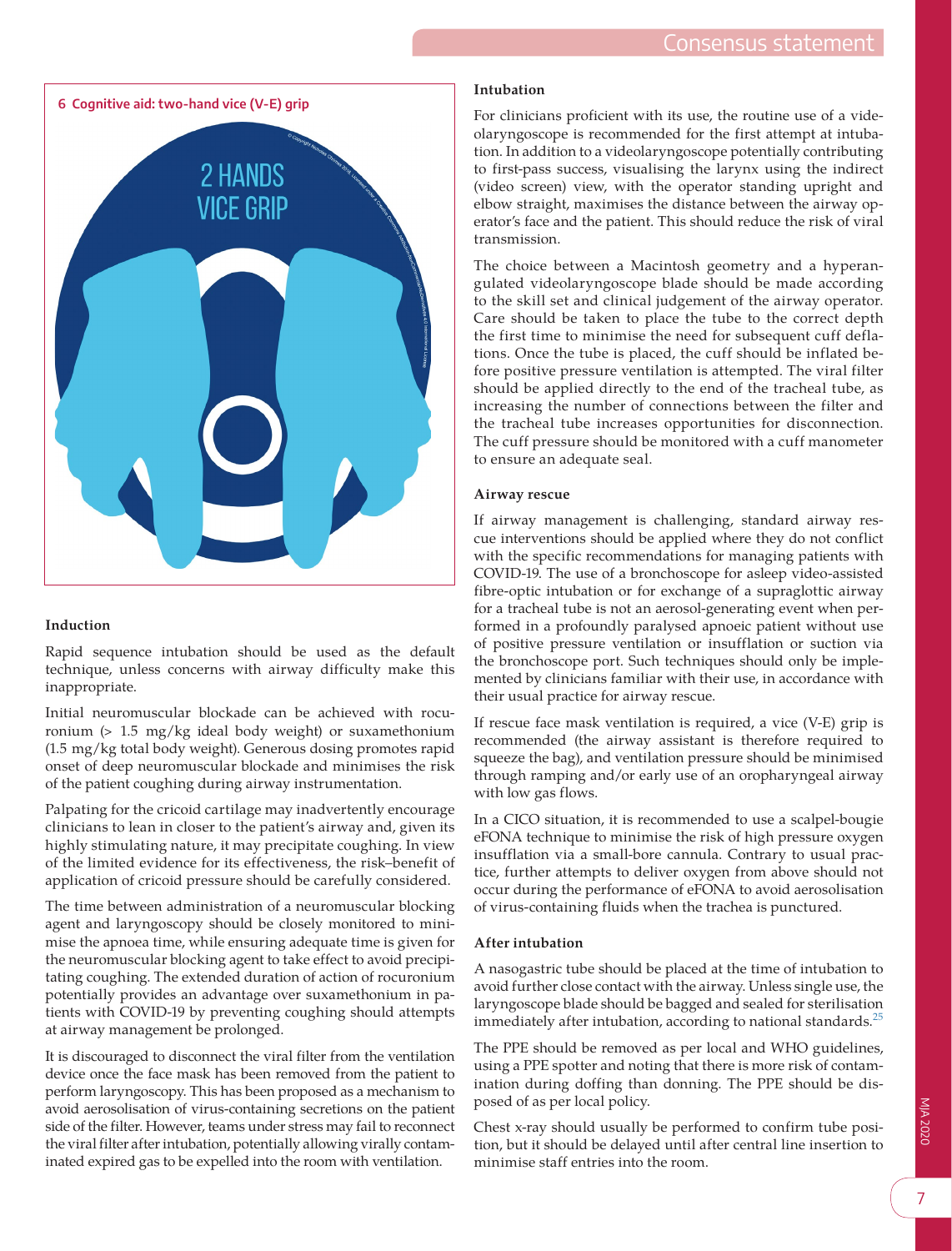A debrief should occur after every episode or airway management in this patient group to discuss lessons learned.

#### **Extubation practices**

There are generic guidelines available for extubation<sup>26</sup> and they should be followed when they do not conflict with the special considerations for the extubation of patients with COVID-19 outlined below. Patients should ideally be non-infective before extubation, but this is likely to be unfeasible as resources are drained. However, when this is achievable, standard extubation procedures apply. In situations where a patient is still at risk of viral transmission, the following recommendations should be observed:

- patients should ideally be ready for extubation onto face mask;
- two staff members should perform the extubation;
- the same level of PPE should be worn for extubation as is worn by the airway operator, airway assistant and team leader during intubation;
- the patient should not be encouraged to cough;
- strategies to minimise coughing during extubation include the use of intravenous opioids, lidocaine or dexmedetomidine. Placement of plastic sheets over the patient's face during extubation, in case coughing occurs, has been proposed, but caution is advised with this approach as the risk of clinician self-contamination may be increased due to collection of viral-containing secretions on the plastic;
- a simple oxygen mask should be placed on the patient immediately after extubation to minimise aerosolisation from coughing; and
- oral suctioning may be performed, with care taken not to precipitate coughing.

#### **Education**

Early, department-based interprofessional education is vital for all staff involved in the airway management of patients with COVID-19. Regular and repeated education, simulation-based education, and staff education on donning and doffing of PPE, accompanied by multimedia visual aids and supervised practice are strongly recommended.

#### **Special contexts**

#### **Immediate intensive care after intubation**

For ongoing mechanical ventilation, humidification of inspired gases can be achieved using a heat and moisture exchanger filter or a humidified circuit. If the latter is chosen, the viral filter used for tracheal intubation needs to be removed (due to the risk of waterlogging) during a planned disconnection. At the same time, an in-line suction catheter system can be inserted. In a planned disconnection, the ventilator should be placed on standby and the tube clamped before disconnection. Care should be taken when applying and removing a tube clamp, as this can lead to tube damage or dislodgement. Furthermore, care should also be taken to ensure ventilation is recommenced after reconnection.

In a dry circuit, a combined heat and moisture exchanger and viral filter can be left in place, but this means that nebulisers cannot be administered without breaking the circuit to place a nebuliser between the patient and the filter.

If the viral filter has been removed, the ventilator should be placed on standby for all circuit disconnections to minimise the

risks of aerosolisation. Great care should be taken that ventilation is recommenced after the circuit is reconnected.

#### **Urgent surgery in patients with COVID-19**

Patients with COVID-19 who need urgent surgery will have COVID-19 as an incidental comorbidity, unrelated to their need for airway management, and may have only mild or asymptomatic COVID-19.

If surgery is non-urgent and can be delayed until the patient is non-infective, it should be deferred. If patients have suspected rather than confirmed COVID-19 and surgery is not time-critical, then testing to confirm or exclude COVID-19 will avoid wasting PPE. The ability of available testing to reliably exclude COVID-19 is crucial if implementing this step. The time frame beyond which urgency of surgery precludes such testing depends on the speed with which results can be provided at a given institution.

For surgery that cannot be deferred in the COVID-19 patient group, an operating theatre dedicated to patients with COVID-19 should be used. Regional anaesthesia avoids airway management, thus decreasing the potential for aerosolisation and risk of transmission. It is important to avoid sedation to decrease the need for supplementary oxygen and to minimise the risk of precipitating unplanned airway management. Furthermore, clinicians should maintain a safe minimum distance from the patient's airway and implement standard droplet or contact precautions for both the anaesthetist and the patient. If a patient is unlikely to tolerate regional anaesthesia without significant sedation, the risk of precipitating unplanned airway management must be balanced against the risk of proceeding immediately to general anaesthesia. It is encouraged to create expert regional anaesthesia teams to assess the potential for surgery to be conducted using regional techniques and to maximise their success.

If general anaesthesia is required, airway management in patients with COVID-19 presenting for urgent surgery should follow the same principles outlined above, with particular attention to the following issues:

- positive pressure room ventilation should be disabled and converted to negative (ideally) or neutral pressure;
- when positive pressure room ventilation cannot be disabled, any neutral pressure anterooms should be regarded as dirty afterwards;
- the number of air exchanges per hour should be maximised; and
- early consultation with the engineering department about the best way to optimise theatre ventilation is advised.

All staff should enter the operating theatre via an anteroom using this as an airlock, without opening the inner and outer doors at the same time. Once the patient is inside, the doors to the operating theatre should be obstructed or locked and appropriately signed to prevent them from inadvertently being opened.

As there is little evidence to inform best practice, the choice of anaesthetic technique and airway type (face mask, supraglottic airway, tracheal tube) should primarily be based on the same principles as those for patients without COVID-19. It is important to note that, when general anaesthesia is required, the use of neuromuscular blocking agents (according to the principles outlined above) ensures apnoea and prevention of coughing during airway interventions, thereby minimising the risk of aerosol generation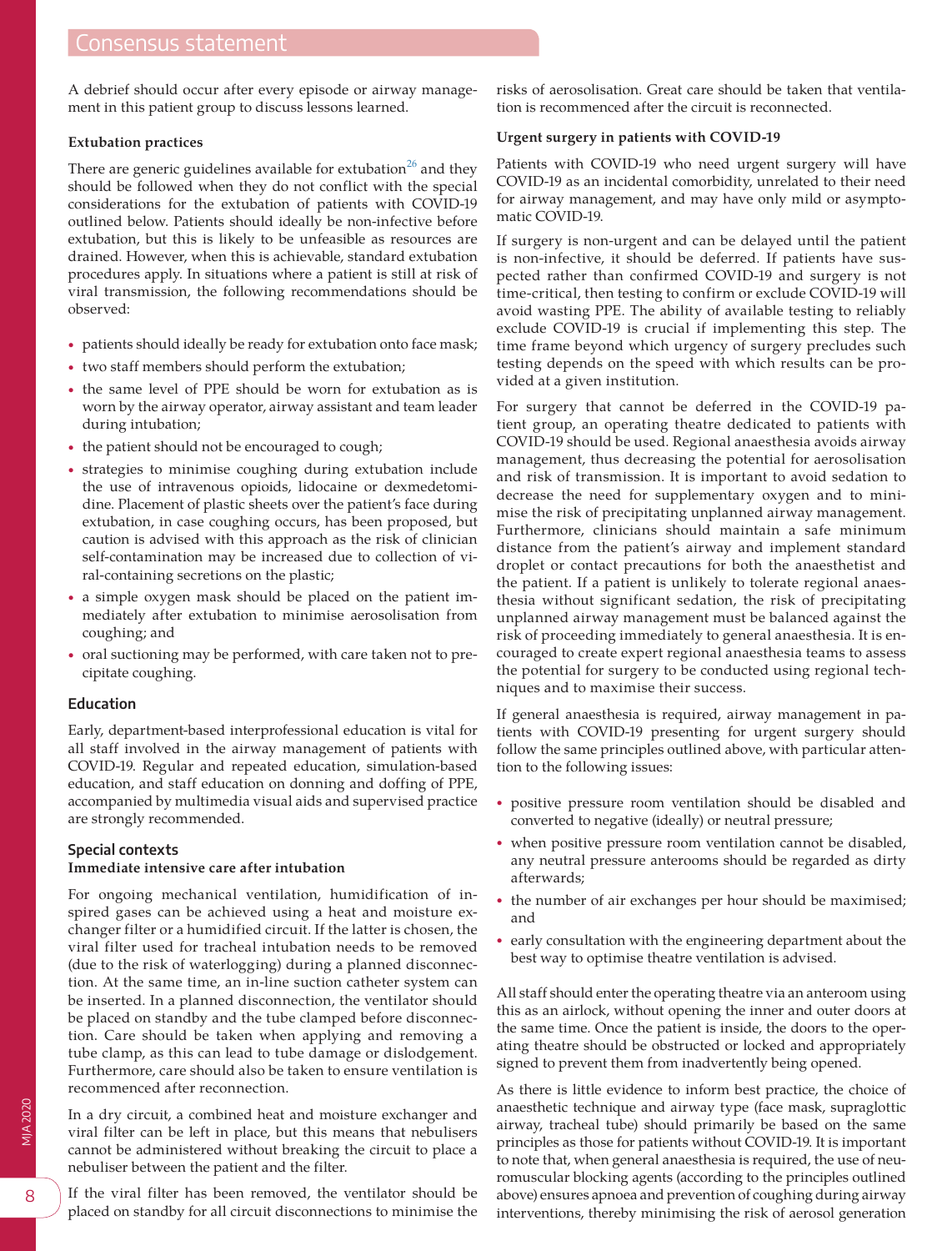while the airway management team is in close proximity to the patient's airway. Furthermore, it should be considered that intubation maximises the seal around the airway, limiting aerosol generation with positive pressure ventilation. In a patient not at risk of aspiration, deep extubation may be considered — other strategies to minimise coughing are described in the "Extubation practices" section above. Moreover, positive pressure ventilation with a face mask or supraglottic airway should be avoided due to the risk of aerosol generation with a suboptimal seal.

As discussed above, staff not immediately involved with airway management, including surgical staff, should not enter the operating theatre until after the airway has been secured. Once the airway is secured, sufficient time should be allowed for any aerosols generated to disperse before other staff enter the operating theatre. The time required for this will depend on the air exchange rate in the operating theatre. This may not be possible when initiation of surgery is time-critical.

All staff in the operating theatre during and after airway management (even after the elapsed time) should wear aerosolprotective PPE.

The patient should recover in the operating theatre to avoid exposure to other patients and staff.

# **Unplanned and pre-hospital airway management**

Unplanned and pre-hospital airway management presents great risk to staff, especially during cardiac arrest. Devising management protocols that minimise time to commencement of external cardiac compressions while ensuring that staff are appropriately protected from viral exposure is extremely challenging. Some guidelines have already been suggested in the United Kingdom.<sup>27</sup> We recommend the following principles:

- cardiac compressions should not commence until the responsible staff are in aerosol-protective PPE — processes must be put in place to ensure appropriate PPE is rapidly allocated to staff at inpatient cardiac arrest calls (and pre-hospital sites);
- the number of people in the room should be kept to a minimum at all times and no one should be allowed in the room without aerosol-protective PPE;
- steps must be taken to protect first responders from exposure to aerosols and droplets during external cardiac compressions;
- compression-only cardiopulmonary resuscitation is advocated until the airway has been secured with a viral filter in place;
- early tracheal intubation should be performed by a skilled airway operator;
- before intubation, first responders should only use the airway techniques in which they have experience;
- supraglottic airway placement is likely a better option than face mask ventilation due to less aerosolisation, if immediate intubation is not possible;
- face mask application and positive pressure ventilation should be avoided wherever possible, especially during cardiac compressions; and
- clinicians should avoid close contact with the patient's mouth at any time (eg, do not listen for breathing).

# **Conclusion**

The Safe Airway Society principles of airway management and tracheal intubation specific to the COVID-19 adult patient group were developed after expert consultation and review of the available literature. This consensus statement recommends safe, simple, familiar, reliable and robust practices that should be adopted for all episodes of airway management for patients with COVID-19. Accompanying cognitive aids have been released to promote early education of all airway clinicians in Australia and New Zealand.

**Acknowledgements:** We thank Tim Cook for allowing us to consult the Royal College of Anaesthetists COVID-19 airway management principles in development during the preparation of this statement. We also thank Louise Ellard for allowing us to consult the Austin Health's COVID-19 intubation guidelines during the preparation of this statement, and Dan Zeloof, Dan Moi, Jessie Maulder and Dush Iyer for their work on the graphics. Free, open access resources to accompany this article can be found at [www.safeairwaysociety.org/covid19.](http://www.safeairwaysociety.org/covid19)

**Competing interests:** No relevant disclosures.

**Provenance:** Not commissioned; externally peer reviewed. ■

© 2020 AMPCo Pty Ltd

- <span id="page-8-0"></span> **1** Huang C, Wang Y, Li X, et al. Clinical features of patients infected with 2019 novel coronavirus in Wuhan, China. Lancet 2020; 395: 497–506.
- <span id="page-8-1"></span> **2** Chen N, Zhou M, Dong X, et al. Epidemiological and clinical characteristics of 99 cases of 2019 novel coronavirus pneumonia in Wuhan, China: a descriptive study. Lancet 2020; 395: 507–513.
- **3** Wu Z, McGoogan JM. Characteristics of and important lessons from the coronavirus disease 2019 (COVID-19) outbreak in China: summary of a report of 72 314 cases from the Chinese Center for Disease Control and Prevention. JAMA 2020; [https://doi.org/10.1001/jama.2020.2648.](https://doi.org/10.1001/jama.2020.2648) [Epub ahead of print]
- <span id="page-8-2"></span> **4** Centers for Disease Control and Prevention. Environmental cleaning and disinfection recommendations: interim recommendations for US households with suspected/confirmed coronavirus disease 2019 (COVID-19). Georgia, GA: CDC, 2020. [https://www.cdc.gov/coronaviru](https://www.cdc.gov/coronavirus/2019-ncov/community/home/cleaning-disinfection.html) [s/2019-ncov/community/home/cleaning-disin](https://www.cdc.gov/coronavirus/2019-ncov/community/home/cleaning-disinfection.html) [fection.html](https://www.cdc.gov/coronavirus/2019-ncov/community/home/cleaning-disinfection.html) (viewed Mar 2020).
- <span id="page-8-3"></span> **5** Wolff MH, Sattar SA, Adegbunrin O, Tetro J. Environmental survival and microbicide

inactivation of coronaviruses. In: Schmidt A, Weber O, Wolff MH editors. Coronaviruses with special emphasis on first insights concerning SARS. Germany: Birkhäuser Basel, 2005: 201–212.

- **6** Casanova LM, Jeon S, Rutala WA, et al. Effects of air temperature and relative humidity on coronavirus survival on surfaces. Appl Environ Microbiol 2010; 76: 2712–2717.
- **7** van Doremalen N, Bushmaker T, Morris DH, et al. Aerosol and surface stability of SARS-CoV-2 as compared with SARS-CoV-1. N Engl J Med 2020; <https://doi.org/10.1056/nejmc2004973>. [Epub ahead of print]
- **8** Yu IT, Qiu H, Tse LA, Wong TW. Severe acute respiratory syndrome beyond Amoy Gardens: completing the incomplete legacy. Clin Infect Dis 2014; 58: 683–686.
- <span id="page-8-4"></span> **9** Parodi SM, Liu VX. From containment to mitigation of COVID-19 in the US. JAMA 2020; <https://doi.org/10.1001/jama.2020.3882>. [Epub ahead of print]
- <span id="page-8-5"></span>**10** Public Health England. High consequence infectious diseases (HCID). London: Crown,

2020. [https://www.gov.uk/guidance/high-conse](https://www.gov.uk/guidance/high-consequence-infectious-diseases-hcid) [quence-infectious-diseases-hcid](https://www.gov.uk/guidance/high-consequence-infectious-diseases-hcid) (viewed Mar 2020).

- <span id="page-8-6"></span>**11** Australian and New Zealand Intensive Care Society. COVID-19 guidelines. Melbourne: ANZICS, 2020. [https://www.anzics.com.au/](https://www.anzics.com.au/wp-content/uploads/2020/03/ANZICS-COVID-19-Guidelines-Version-1.pdf) [wp-content/uploads/2020/03/ANZICS-COVID-](https://www.anzics.com.au/wp-content/uploads/2020/03/ANZICS-COVID-19-Guidelines-Version-1.pdf)[19-Guidelines-Version-1.pdf](https://www.anzics.com.au/wp-content/uploads/2020/03/ANZICS-COVID-19-Guidelines-Version-1.pdf) (viewed Mar 2020).
- <span id="page-8-7"></span>**12** Wax RS, Christian MD. Practical recommendations for critical care and anesthesiology teams caring for novel coronavirus (2019-nCoV) patients. Can J Anaesth 2020; [https://doi.org/10.1007/s12630-020-](https://doi.org/10.1007/s12630-020-01591-x) [01591-x](https://doi.org/10.1007/s12630-020-01591-x). [Epub ahead of print]
- <span id="page-8-8"></span>**13** Hui DS, Chow BK, Lo T, et al. Exhaled air dispersion during high-flow nasal cannula therapy versus CPAP via different masks. Eur Respir J 2019; 53: 1802339.
- **14** Kotoda M, Hishiyama S, Mitsui K, et al. Assessment of the potential for pathogen dispersal during high-flow nasal therapy. J Hosp Infect 2019; [https://doi.org/10.1016/j.](https://doi.org/10.1016/j.jhin.2019.11.010) [jhin.2019.11.010](https://doi.org/10.1016/j.jhin.2019.11.010). [Epub ahead of print]